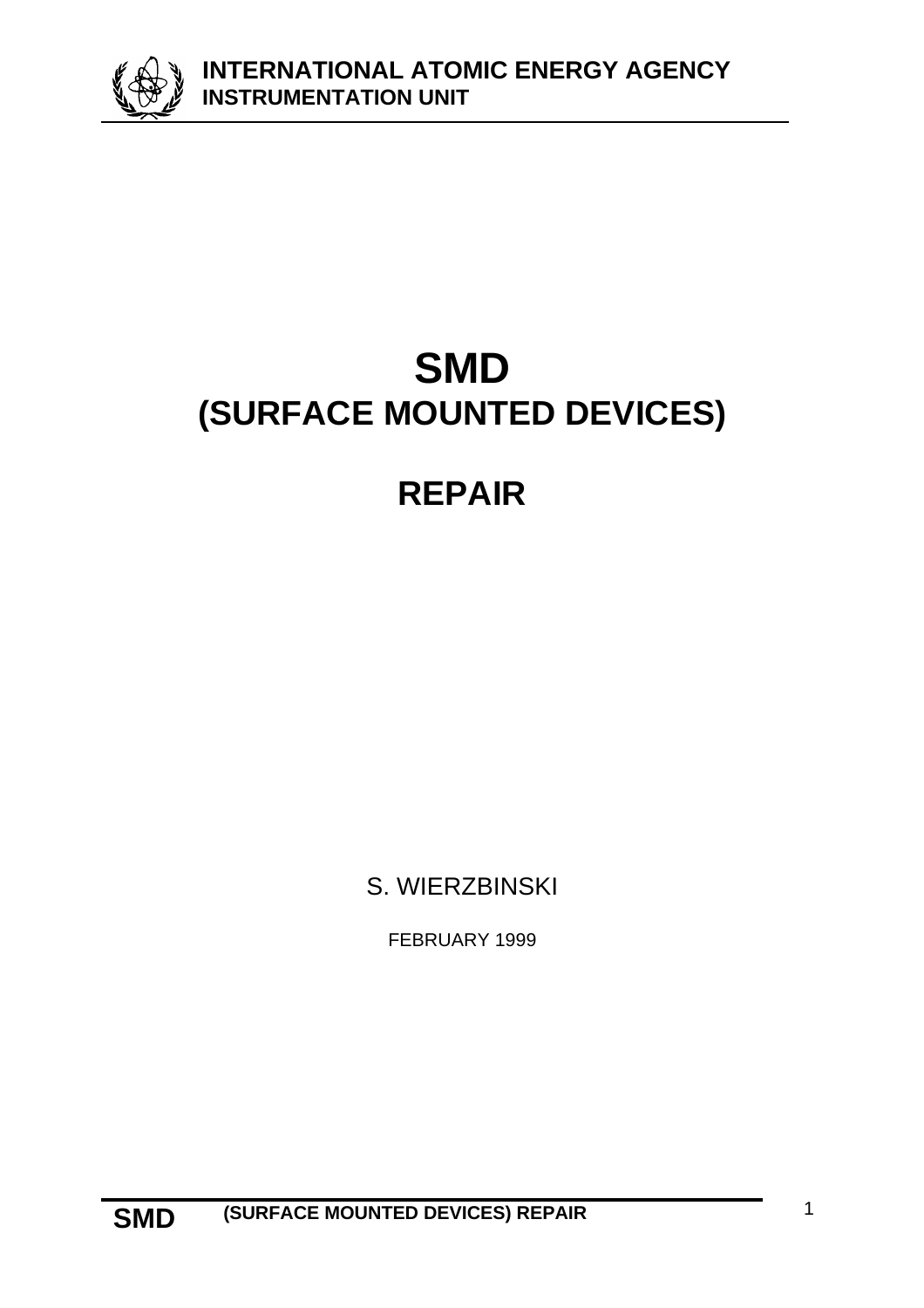

# TABLE OF CONTENTS FAGE

| 1. INTRODUCTION                              |    |
|----------------------------------------------|----|
| 2. SMD ADVANTAGES                            |    |
| <b>3. SMD LIMITATIONS</b>                    |    |
| 4. SMD DIALECT                               | 5  |
| 5. SMD SIZES AND DIMENSIONS                  | 6  |
| 5.1. SMD RESISTORS                           | 6  |
| 5.1.1. CONSTRUCTION OF THE SMD RESISTORS     |    |
| 5.1.2. MARKING OF THE SMD RESISTORS          |    |
| 5.2. SMD TRIMMPOTS                           | 9  |
| 5.3. SMD CERAMIC MULTILAYER CHIP             | 10 |
| <b>CAPACITORS</b>                            |    |
| 5.4. SMD TANTALIUM CAPACITORS                | 11 |
| 5.4. SMD DIODES AND TRANSISTORS              | 13 |
| 5.5. SMD INTEGRATED CIRCUITS                 | 14 |
| 5.5.1. DIMENSIONS OF SO -, VSO -, PLCC - AND | 16 |
| <b>QFB - CASES</b>                           |    |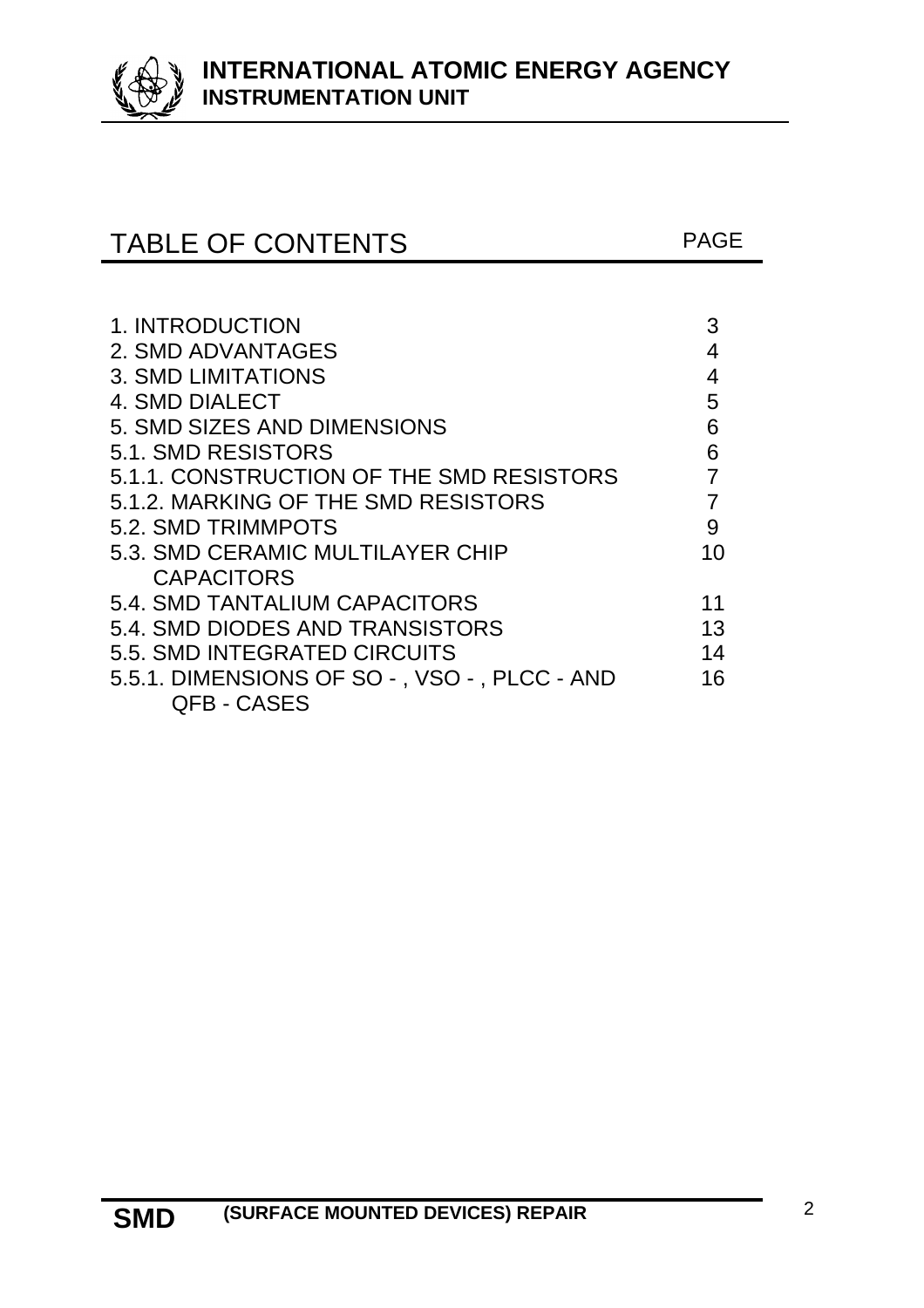

# **1. INTRODUCTION**

At earlier eighties began a trend to replace a traditional through - hole technique with the surface mounted technology (SMT) using surface mounted devices (SMD). The SMT, although intended in principle for automatic manufacturing only expand more and more, even into a hobby world. This trend will continue, because many new components are available in SMD versions only. The SMT technique opens advantages and new applications through miniaturising of the components and increasing of reliability. The industry standard unfortunately allows that most of the SMD components does not have a clear description. Since a tiny size of the components they are labelled with a code. Therefore a sure identification of the components is impossible without appropriate technical documentation. Moreover the polarity and pin - outs of different components could be not identified without data sheets. Since all of this factors is SMD for beginners a very hard job.

This brochure brings a help and clearance for a newcomer and moreover should help a service technician to start a repair of the instruments made with the SMD components. It presents most of the SMD components available at the 1998 end with pin-outs and encoding comparison tables: SMD / classic and classic / SMD. The SMD does not present a "new technique", it is only a miniaturisation of the components. But this components requires a different processing technology.

Surface mounted devices (SMD) are active and passive electronics components without conventional connecting wires.

In the conventional through - hole technology (THT) the components are placed on the "components side" of the printed circuit board (PCB), wires inserted into holes, and soldered to the copper pads on the opposite, "solder side" of the PCB.

The SMD components will be placed on the "solder side" of the PCB and their metal caps soldered to the copper pads of the PCB. Therefore both layers of the PCB could be used as active areas. A thickness of PCBs used for SMD is between 0.8 and 1.00 mm. Historically roots of SMD are hybrid circuits on the ceramic substrates (middle of seventies) but a huge industrial applications of SMD started on a begin eighties.

Miniaturisation of the SMD does not stop. Distance between connection pins is reduced to 0.5 mm (past standard 1.27 mm). The winning standard for capacitors and resistors is **0402** (1.0 x 0.5 mm). The **0402** standard requires ten times less area then standard **1208** and five times less then standard **0805**.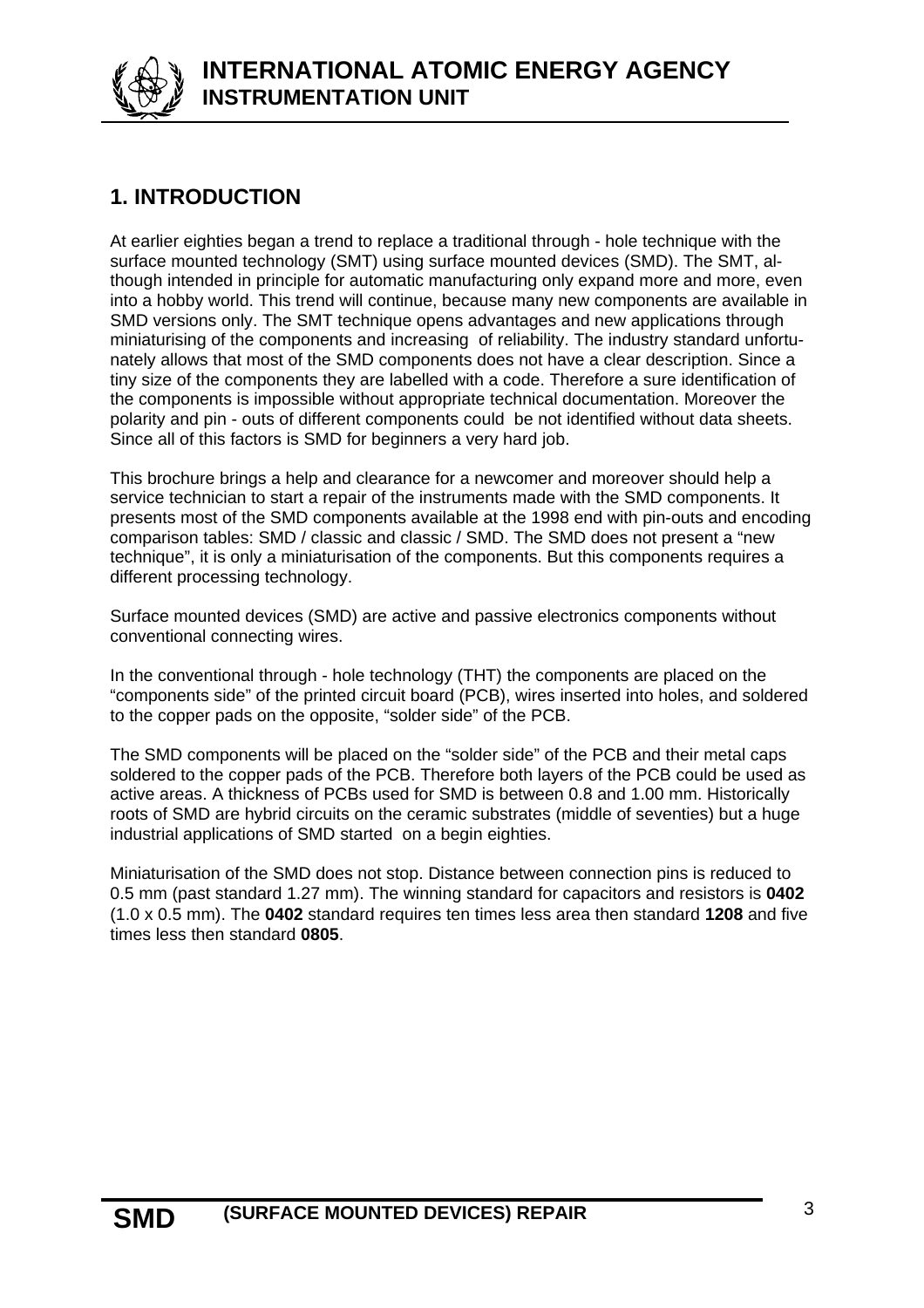

# **2. SMD ADVANTAGES**

- 1. PCBs area much smaller then by conventional through hole components.
- 2. Since the both layers of the PCB could be used for assembling the final PCBs area for the same circuits could be decreased by 50 %.
- 3. Simple assembling no bounding and cutting of the wires.
- 4. Automatic assembling very easy. Low cost of the assembling.
- 5. Small size of components makes very high packing density possible. For the same circuits a volume of a module assembled with SMD could be reduced to 30 % of the device assembled with the conventional technique. Therefore a size of the whole instrument decrease, too.
- 6. Very high resistance to mechanical shock and vibration.
- 7. Low store and transport cost. Low store area and volume.
- 8. Lack of hole's drilling and metallisation.
- 9. Thin pads.
- 10. For great series low manufacturing cost.

# **3. SMD LIMITATIONS**

The real goal of the SMD applications are a maximal packing density and finally volume reduction of the modules and instruments. Exactly this generates for which responsible are not the SMD themselves, but the miniaturisation in general.

- 1. Using ICs with a high amount of the pins (raster 0.5 to 1.27 mm, max. 148 pins) makes placing of the paths between IC pins impossible.
- 2. Design of SMD layout is very complex. Distances between soldering pads are fix. Dimensions and distances between paths depends from soldering technology used by manufacturer.
- 3. High packing density brings thermal problems. Power dissipation of the power components is transferred directly through a copper layer of the PCB. The high temperature of the layer influence a neighbour components.
- 4. Lack of the general SMD normalisation.
- 5. Not all SMD components are labelled with a clear text. Moreover, very often the components have no labels at all.
- 6. Repair is more complex and difficult than by the conventional components.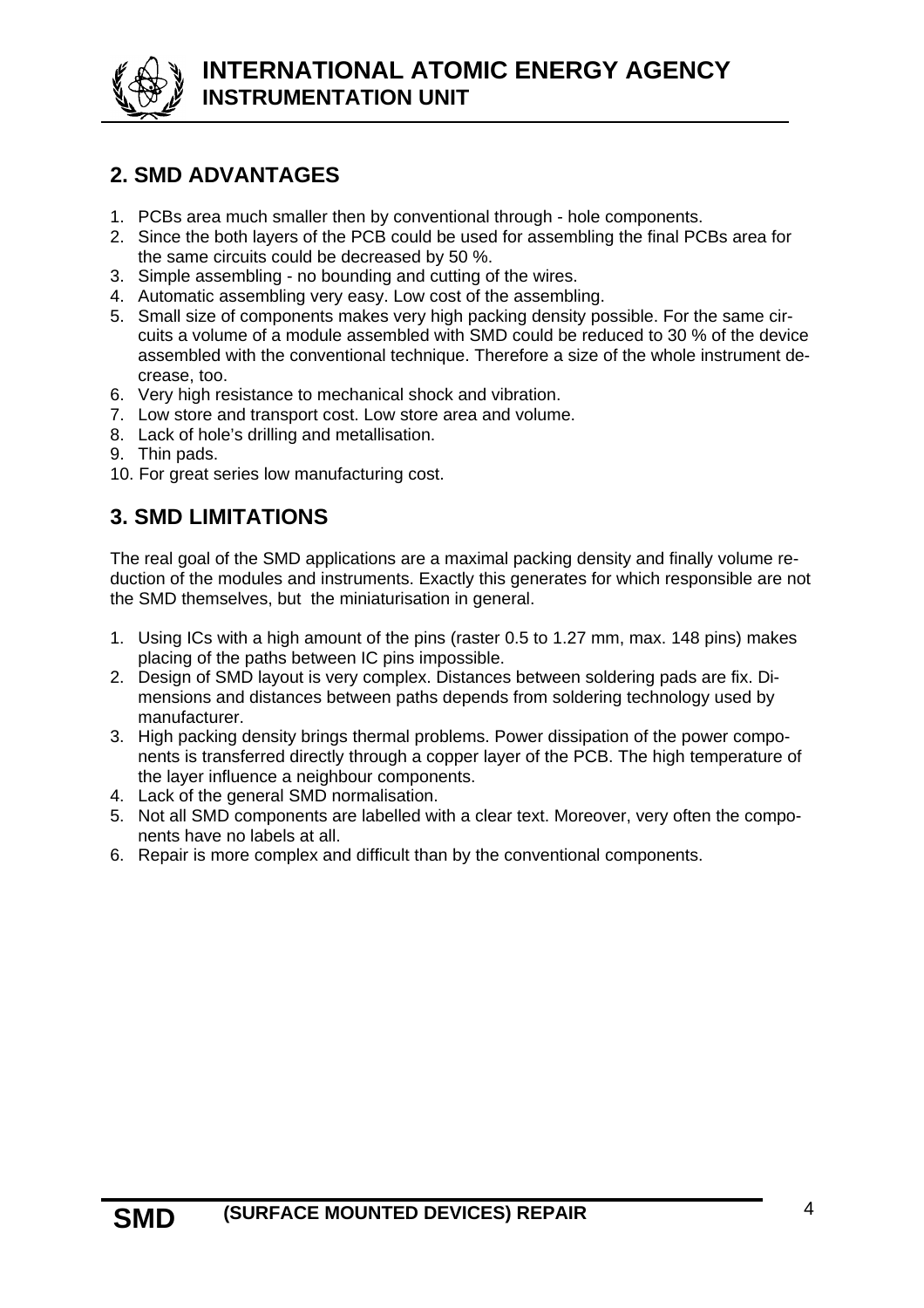

# **4. SMD DIALECT**

| <b>SMD</b>        | <b>Surface Mounted Devices</b><br>(active, passive and electromechanical components) |
|-------------------|--------------------------------------------------------------------------------------|
| <b>SMT</b>        | <b>Surface Mounted Technology</b><br>(assembling and montage technology)             |
| <b>SMA</b>        | <b>Surface Mounted Technology</b><br>(module assembled with SMT)                     |
| SMD/C             | <b>Surface Mounted Devices / Components</b><br>(components for SMT)                  |
| <b>SMP</b>        | <b>Surface Mounted Packages</b><br>(SMD case forms)                                  |
| <b>SME</b>        | <b>Surface Mounted Equipment</b><br>(SMT assembling machines)                        |
| <b>SO</b>         | <b>Small Outline</b><br>(4 to 28 pins)                                               |
| <b>VSO</b>        | Very Small Outline<br>$(40 \text{ pins})$                                            |
| <b>SOP</b>        | <b>Small Outline Package</b><br>(case)                                               |
| <b>SOD</b>        | <b>Small Outline Diode</b>                                                           |
| <b>SOT</b>        | <b>Small Outline Transistor</b>                                                      |
| <b>SOIC</b>       | <b>Small Outline Integrated Circuit</b>                                              |
| CC                | Chip Carrier                                                                         |
| <b>LCC</b>        | <b>Leadless Chip Carrier</b>                                                         |
| <b>PLCC</b>       | <b>Plastic Leadless Chip Carrier</b>                                                 |
| <b>LCCC</b>       | Leadless Ceramic Chip Carrier                                                        |
| <b>MELF</b>       | <b>Metal Electrode Face Bonding</b>                                                  |
| <b>MINI MELF</b>  | <b>Mini Metal Electrode Face Bonding</b>                                             |
| <b>MICRO MELF</b> | <b>Micro Metal Electrode Face Bonding</b>                                            |
|                   |                                                                                      |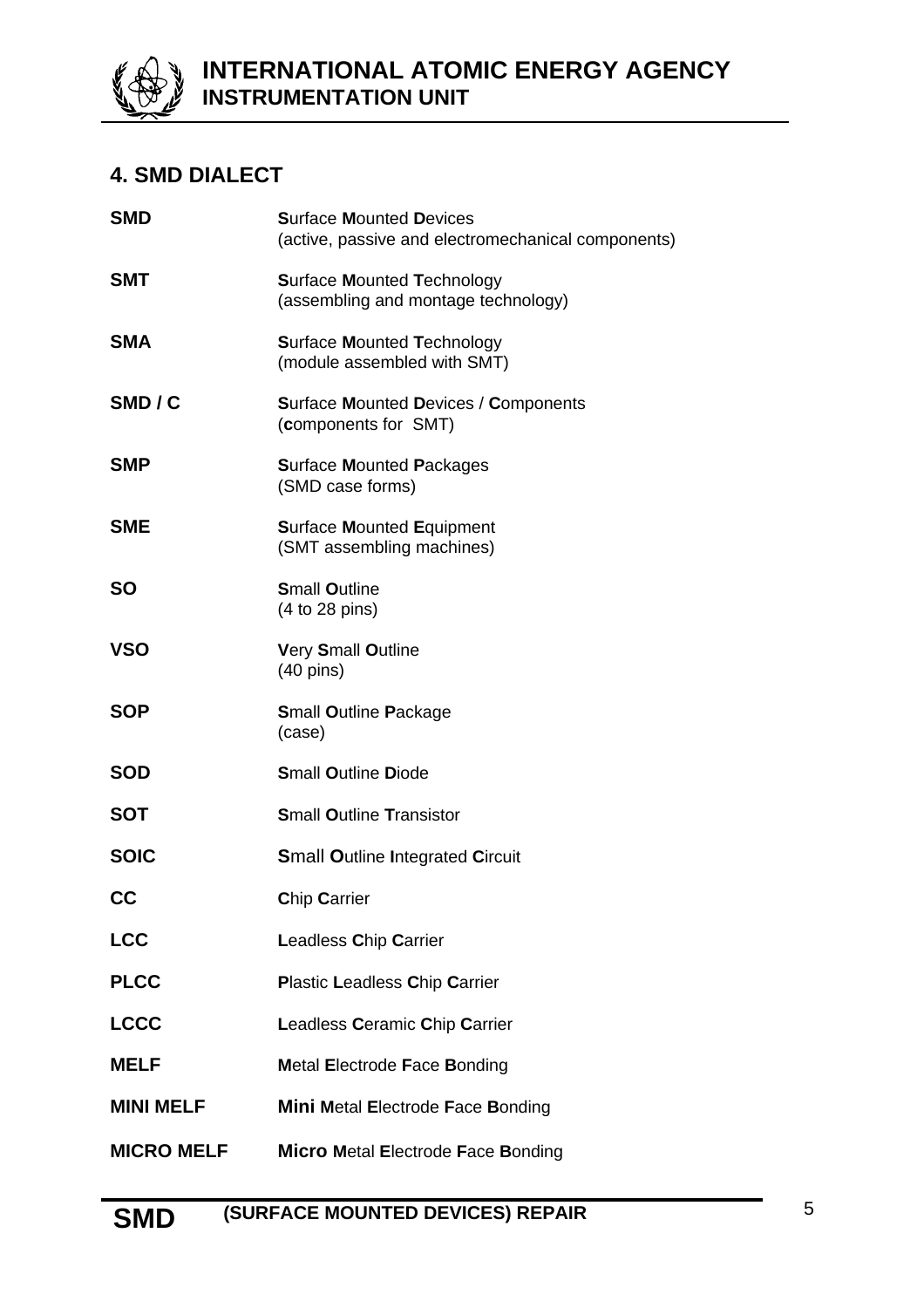

# **5. SMD SIZES AND DIMENSIONS**

The coded description of the any SMD case form consists four digits which represents a length and a width in 1/100" (2.54 mm).



EXAMPLE:

**Form 0805**

Length  $25.4 \text{ mm} \times 0.08 = 2.032 \text{ mm}$ Width 25.4 mm x 0.05 = 1.27 mm

# 5.1. SMD RESISTORS

**Table 5.1.1.** Dimensions of the thick film chip resistors

| <b>FORM</b>      | <b>POWER</b> | <b>LENGHT</b> | <b>WIDTH</b> |
|------------------|--------------|---------------|--------------|
|                  | (Watt)       | (mm)          | (mm)         |
| 0402             | 0.063        | 1.0           | 0.5          |
| 0503             | 0.063        | 1.27          | 0.75         |
| 0505             |              | 1.27          | 1.25         |
| 0603             | 0.062        | 1.60          | 0.80         |
| 0705             |              | 1.91          | 1.27         |
| 0805             | 0.1          | 2.00          | 1.25         |
| 1005             | 0.125        | 2.55          | 1.25         |
| 1010             |              | 2.55          | 2.55         |
| 1206             | 0.25         | 3.2           | 1.6          |
| 1210             | 0.25         | 3.2           | 2.6          |
| 1505             |              | 3.8           | 1.25         |
| 2010             | 0.5          | 5.08          | 2.55         |
| 2208             |              | 5.72          | 1.90         |
| 2512             | 1.0          | 6.5           | 3.25         |
| MELF             |              | 5.5           | 2.2          |
| <b>MINIMELF</b>  |              | 3.6           | 1.4          |
| <b>MICROMELF</b> |              | 2.0           | 1.27         |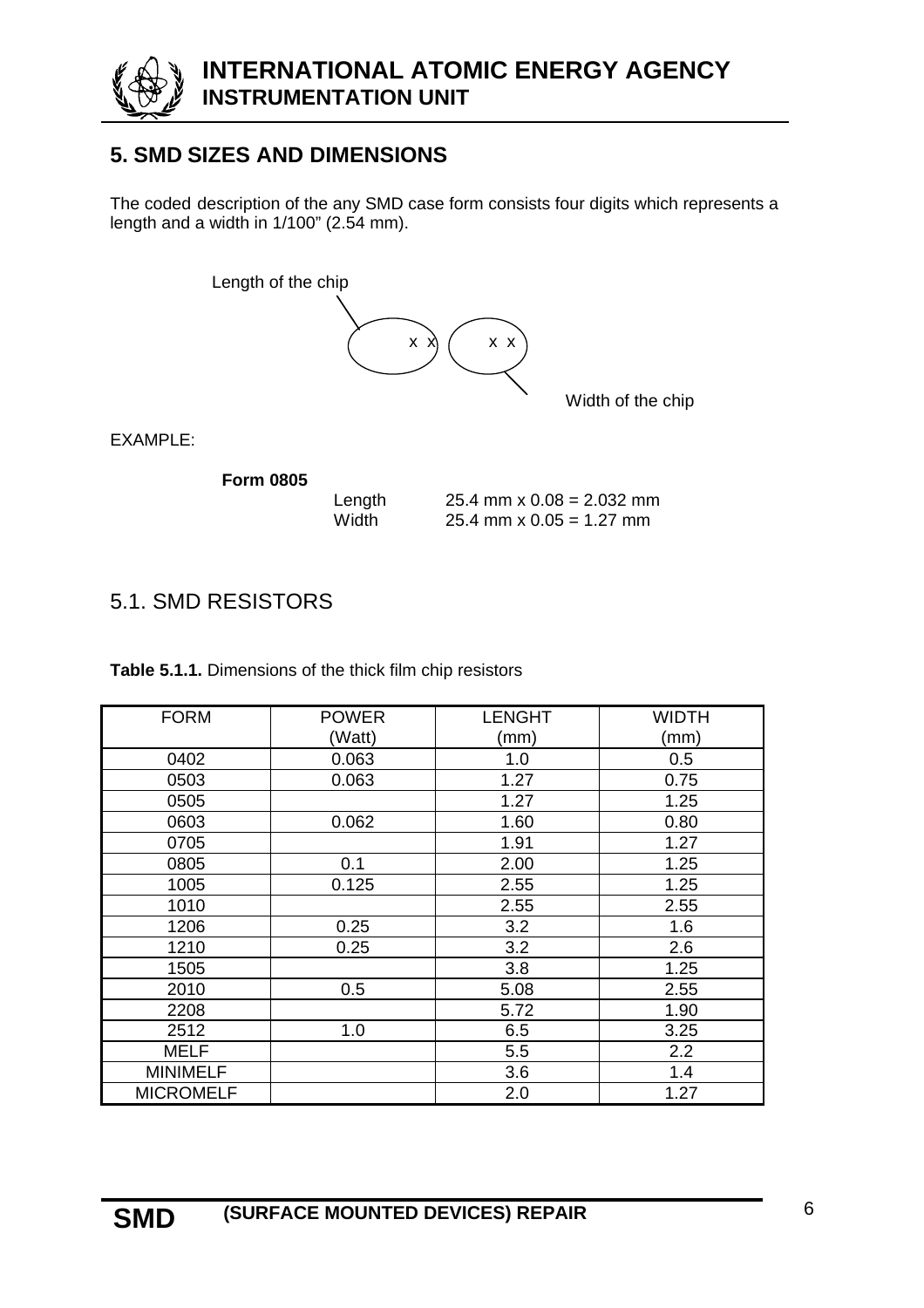

# **INTERNATIONAL ATOMIC ENERGY AGENCY INSTRUMENTATION UNIT**

SMD resistors are available as a chip (rectangular form), or as a MELF (cylinder form). In SMT instead of the jumpers "zero  $\Omega$  resistors" are used. They are available in all standard SMD resistors dimensions and coded mostly with "000".

The most popular resistors case forms are  $1206$  ( $l = 3.2$  mm,  $w = 1.6$  mm,  $h = 0.6$  mm, Pmax = 0.25 W by 70<sup>o</sup>) and **0805** ( $l = 2$  mm,  $w = 1.25$  mm, Pmax = 0.125 W by 70<sup>o</sup>). The rectangular chip forms are the same as for capacitors and could be processed by layout design, assembling and repair with the same rules.

The resistance values range is between 1  $\Omega$  and 10 M $\Omega$  and "zero  $\Omega$ " jumper.

## 5.1.1. CONSTRUCTION OF THE SMD RESISTORS

Chip resistors are constructed with use of the thick film technique on a ceramic substrate. They have metallic areas on the narrow ends of the chip, which allows soldering. The resistive path is covered with a protective glaze. Chip resistors could be soldered with all common soldering techniques: reflow, wave and solder iron.

## 5.1.2. MARKING OF THE SMD RESISTORS

5% and 2% SMD chip resistors are available in values according to IEC E 24 line and marked with the following code:

#### **Table 5.1.2.1.** 5% and 2% resistors code

| RESISTOR                      | <b>IMPRINT</b>   |
|-------------------------------|------------------|
| $\Omega$ (bridge)             | 000              |
| 1.0 $\Omega$ to 9.1 $\Omega$  | $XRX$ (i.e. 9R1) |
| 10 $\Omega$ to 91 $\Omega$    | XXR (i.e. 91R)   |
| 100 $\Omega$ to 10 M $\Omega$ | See Table 6.3.2. |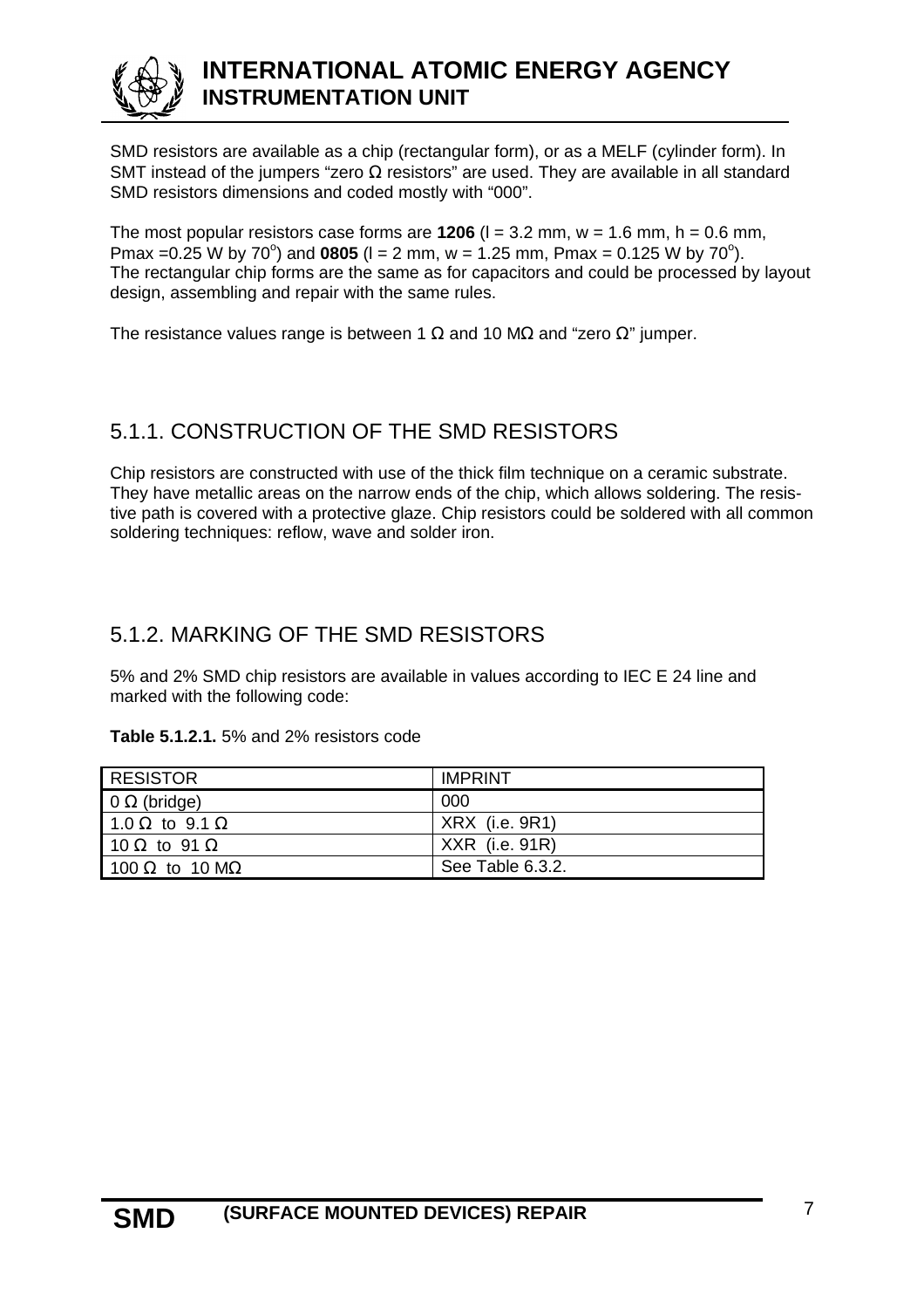

#### **Table 5.1.2.2.** Examples



 A = 1 st digit of the resistor's value B = 2nd digit of the resistor's value  $B \quad C \quad C = \text{number of zeros}$ 

| <b>IMPRINT</b> | <b>RESISTANCE VALUE</b> |
|----------------|-------------------------|
| 101            | 100 $\Omega$            |
| 471            | 470 $\Omega$            |
| 102            | 1 k $\Omega$            |
| 122            | 1.2 $k\Omega$           |
| 103            | 10 k $\Omega$           |
| 123            | 12 k $\Omega$           |
| 104            | 100 k $\Omega$          |
| 124            | 120 k $\Omega$          |
| 474            | 470 k $\Omega$          |

1% SMD chip resistors are coded with 3 - or 4 - digits. Available values in line E24 (E96).

#### **Table 5.1.2.3.** 1% resistor code

| <b>RESISTOR</b>              | <b>IMPRINT</b> |
|------------------------------|----------------|
| 100 $\Omega$ to 988 $\Omega$ | <b>XXXR</b>    |
| 1 k $\Omega$ to 1 M $\Omega$ | XXXX           |

**Table 5.1.2.4.** Examples

| 4<br>3<br>2 |  |  |  |  |  |
|-------------|--|--|--|--|--|
|             |  |  |  |  |  |

 $\begin{array}{|c|c|c|c|c|} \hline \end{array}$  4 7 3 2  $\begin{array}{|c|c|c|c|c|} \hline \end{array}$  A = 1<sup>st</sup> digit of the resistor's value B = 2nd digit of the resistor's value  $C = 3<sup>th</sup>$  digit of the resistor's value  $D =$  number of zeros

| <b>IMPRINT</b> | <b>RESISTANCE VALUE</b> |
|----------------|-------------------------|
| 100R           | 100 $\Omega$            |
| 634R           | 634 $\Omega$            |
| 909R           | $909\Omega$             |
| 1001           | $1k\Omega$              |
| 4701           | 4.7 k $\Omega$          |
| 1002           | 10 $k\Omega$            |
| 1502           | 15 k $\Omega$           |
| 5493           | 1549 k $\Omega$         |
| 1004           | 1 $M\Omega$             |

MELF resistors are available in the three case forms: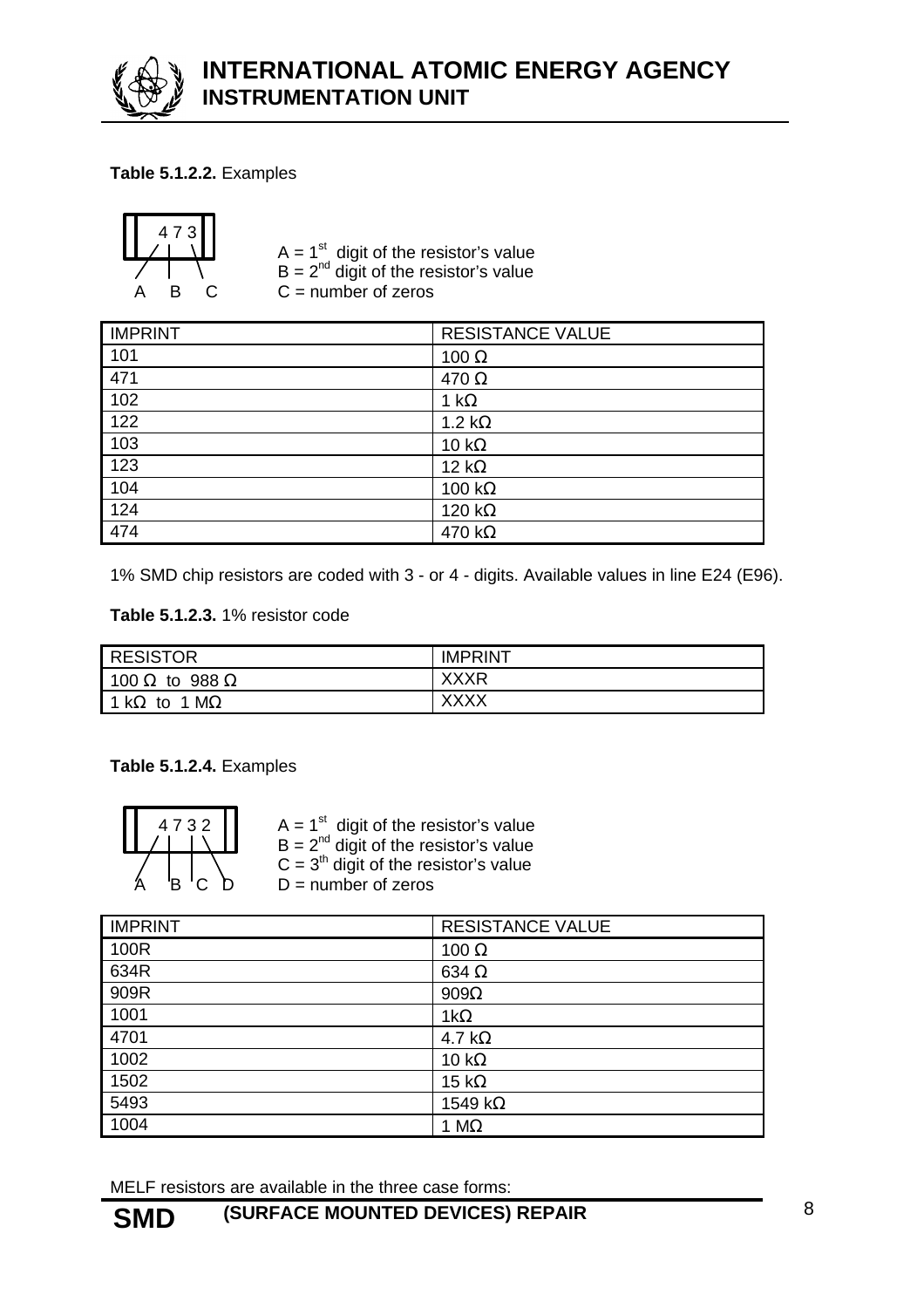

| MELF             | form $0204$ , $I=5.9$ mm, $d=2.2$ mm |
|------------------|--------------------------------------|
| MINIMELF         | form $0204$ , $I=3.5$ mm, $d=1.5$ mm |
| <b>MICROMELF</b> | form $0207$ , $I=2.2$ mm, $d=1.1$ mm |

Resistance's value of the MELF resistors are marked with the standard 4 or 5 rings code used by conventional resistors. MELF resistors are available in IEC E24, E96 and E192 lines, but not all tolerances are available.

"Zero Ω resistors" are available. Maximum load current is 2 A. The labels are "000" or "0R0".

| 4-COLORS CODE<br>5-COLORS CODE | 1 RING<br>1 RING | 2 RING<br>$2 - 3$ RING | 3 RING<br>4 RING | 4 RING<br>5 RING | <b>TOLERANCE</b>                     |
|--------------------------------|------------------|------------------------|------------------|------------------|--------------------------------------|
| black                          | 0                | 0                      |                  | violet           | $0.1\%$ *100 $\Omega$ -100k $\Omega$ |
| brown                          |                  |                        | 0                | blue             | $0.25\%$ *47 $\Omega$ -100k $\Omega$ |
| red                            | 2                | 2                      | 00               | green            | $0.5\%$ *10 $\Omega$ -330k $\Omega$  |
| orange                         | 3                | 3                      | 000              | brown            | $1\%$ *1 $\Omega$ -5.1M $\Omega$     |
| yellow                         | 4                | 4                      | 0000             | red              | $2\%$ *1 $\Omega$ -10M $\Omega$      |
| green                          | 5                | 5                      | 00000            | gold             | $5\%$ *0.22-10M $\Omega$             |
| blue                           | 6                | 6                      | 000000           |                  |                                      |
| violet                         |                  | 7                      |                  |                  |                                      |
| grey                           | 8                | 8                      |                  |                  |                                      |

|  | Table 5.1.2.5. International resistors colour code |  |  |
|--|----------------------------------------------------|--|--|
|  |                                                    |  |  |

## 5.2. TRIMMPOTS

SMD trimmpots are available in two different mechanical cases: three and four pins. The fourth pin serves as a mechanical support only. The power dissipation of the SMD trimmpot is 0.2 W. The slide could be turned a full angle of  $360^{\circ}$ , but active angle is 270 $^{\circ}$  only. The rest 90 $^{\circ}$  is a "dead zone", where the slide has no contact to a resistance path. The value of resistance vary between 100  $\Omega$  and 1 M $\Omega$ .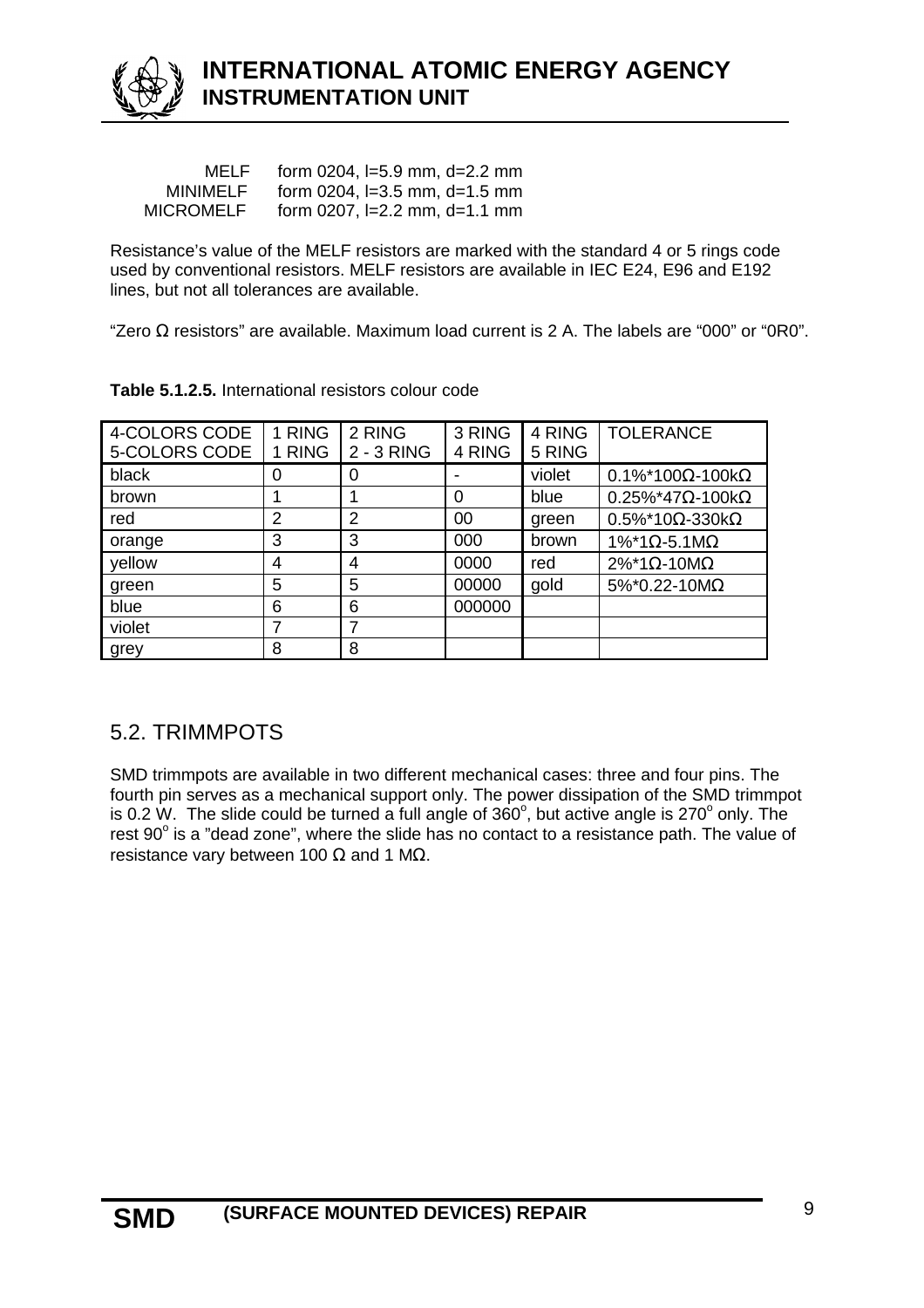

# 5.3. CERAMIC MULTILAYER CHIP CAPACITORS

Ceramic multilayer chip capacitors are available with a very wide range of values, from 0.47 pF to 1 μF. This values are covered by seven cases forms. The forms depends of the capacitors values. The most popular case are **0805** and **1206**. Unfortunately this components are not marked, either with digital values, or colour code. This fact does not represent any problem for industry, where the components are assembled from the roll, but is very dangerous for the service technician.

Be very careful with non-marked components! Avoid mixing them!

**Table 5.3.1.** Ceramic multilayer chip capacitors case forms.



| <b>CASE FORM</b> | (mm) | $B$ (mm) | $H$ (mm)     | $A$ (mm)     |
|------------------|------|----------|--------------|--------------|
| 0508             | 2.0  | 1.25     | 0.51 to 1.27 | 0.25 to 0.75 |
| 0603             | 1.6  | 0.8      | 0.80         |              |
| 1206             | 3.2  | 1.6      | 0.51 to 1.6  | 0.25 to 0.75 |
| 1210             | 3.2  | 2.5      | 0.51 to 1.9  | $0.3$ to 1.0 |
| 1808             | 4.5  | 2.0      | 0.51 to 1.9  | $0.3$ to 1.0 |
| 1812             | 4.5  | 3.5      | 0.51 to 1.9  | $0.3$ to 1.0 |
| 2220             | 5.7  | 5.0      | 0.51 to 1.9  | 0.3 to 1.0   |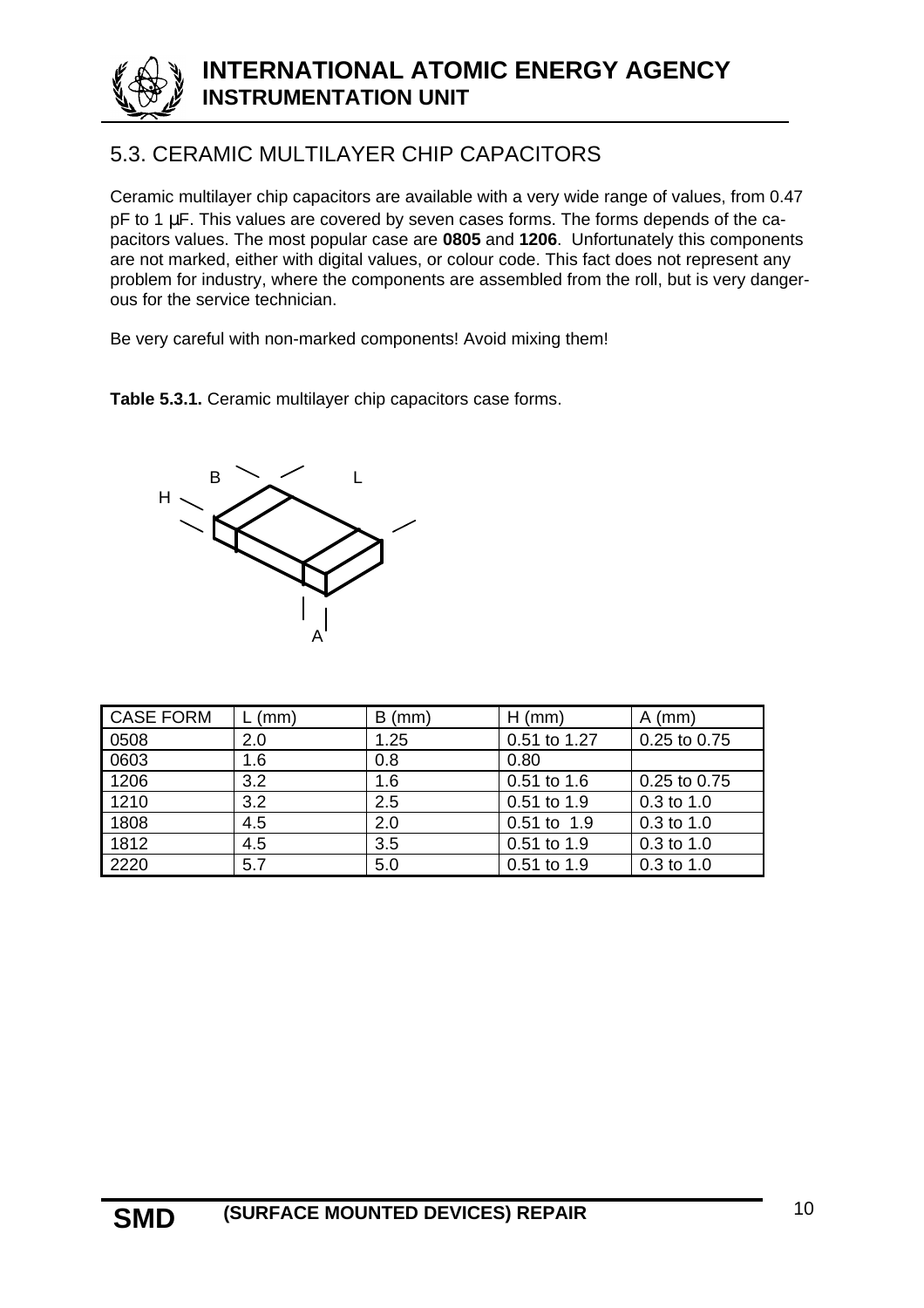## 5.4. SMD TANTALIUM CAPACITORS

SMD tantalum capacitors are available in different case forms, partly without printed values. The + polarity is marked by white line, or white "M". The case forms depend of capacitance value and nominal voltage.

SMD tantalum capacitors standard sizes are:

- $3.2 \times 1.8 \text{ mm}$
- $\bullet$  3.5 x 2.8 mm
- 6.0 x 3.2 mm
- $7.3 \times 4.3 \text{ mm}$

The values are coded with digits, or with alphanumerical characters.

#### CODING WITH DIGITS:

- first position gives the first digit of the capacitance value
- second position gives the second digit of the capacitance value
- third position gives the number of zeros for value in pF

#### EXAMPLE:

Description "224" means 220 000 pF = 220 nF = 0.22 μF

#### CODING WITH ALPHANUMERICAL CHARACTERS:

#### CAPACITANCE CODE

| <b>CAPACITANCE</b><br>(pF |                 | 1.5          | 2.2 | 3.3 | 4.7 | 6.8 |
|---------------------------|-----------------|--------------|-----|-----|-----|-----|
| <b>CODE</b>               |                 |              |     |     |     | W   |
| <b>MULTIPLICATOR</b>      | 10 <sup>5</sup> | $10^{\circ}$ |     |     |     |     |
| <b>CODE</b>               |                 |              |     |     |     |     |

#### NOMINAL VOLTAGE CODE

| <u>'ULT</u>                  | $\overline{\phantom{a}}$<br>∪.∪ | l C<br>. v | $\sim$ | $\sim$ $\sim$<br>∼ | ົ<br>35 |
|------------------------------|---------------------------------|------------|--------|--------------------|---------|
| $\cap$<br>-<br>·◡ <i>◡</i> └ |                                 |            |        |                    |         |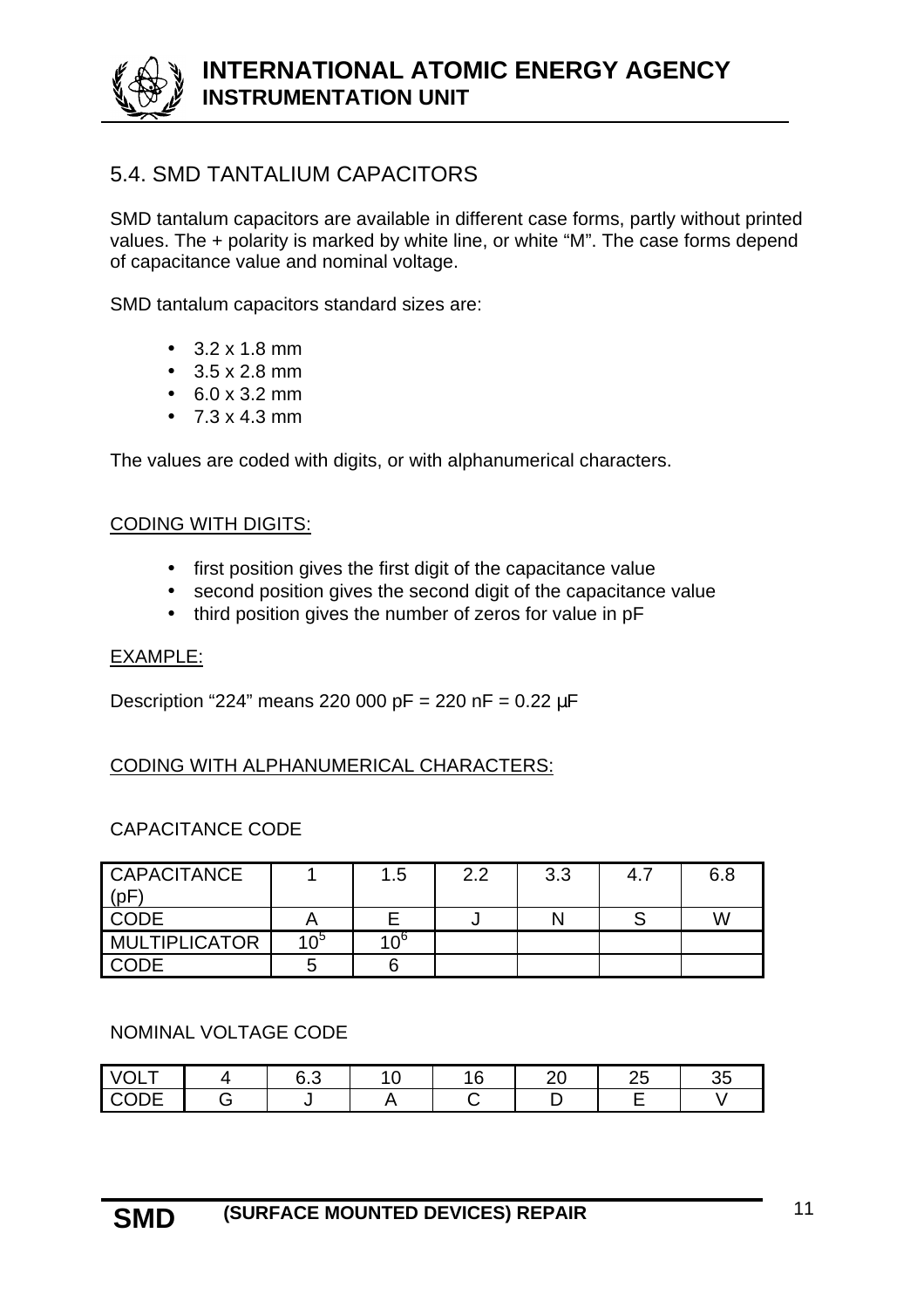#### 1 EXAMPLE:

1.0 μF, 16 V …… CA\* 0.22 μF, 35 V ….. VJ\* 2.2 μF, 6.3 V ……JJ\*



#### 2 EXAMPLE:

A6 …… 1.0 x 10 $^6\,$  pF = 1.0 μF J5 ……. 2.2 x 10<sup>5</sup> pF  $= 0.22$  μF J6 ……. 2.2 x 10<sup>6</sup> pF = 2.2 μF

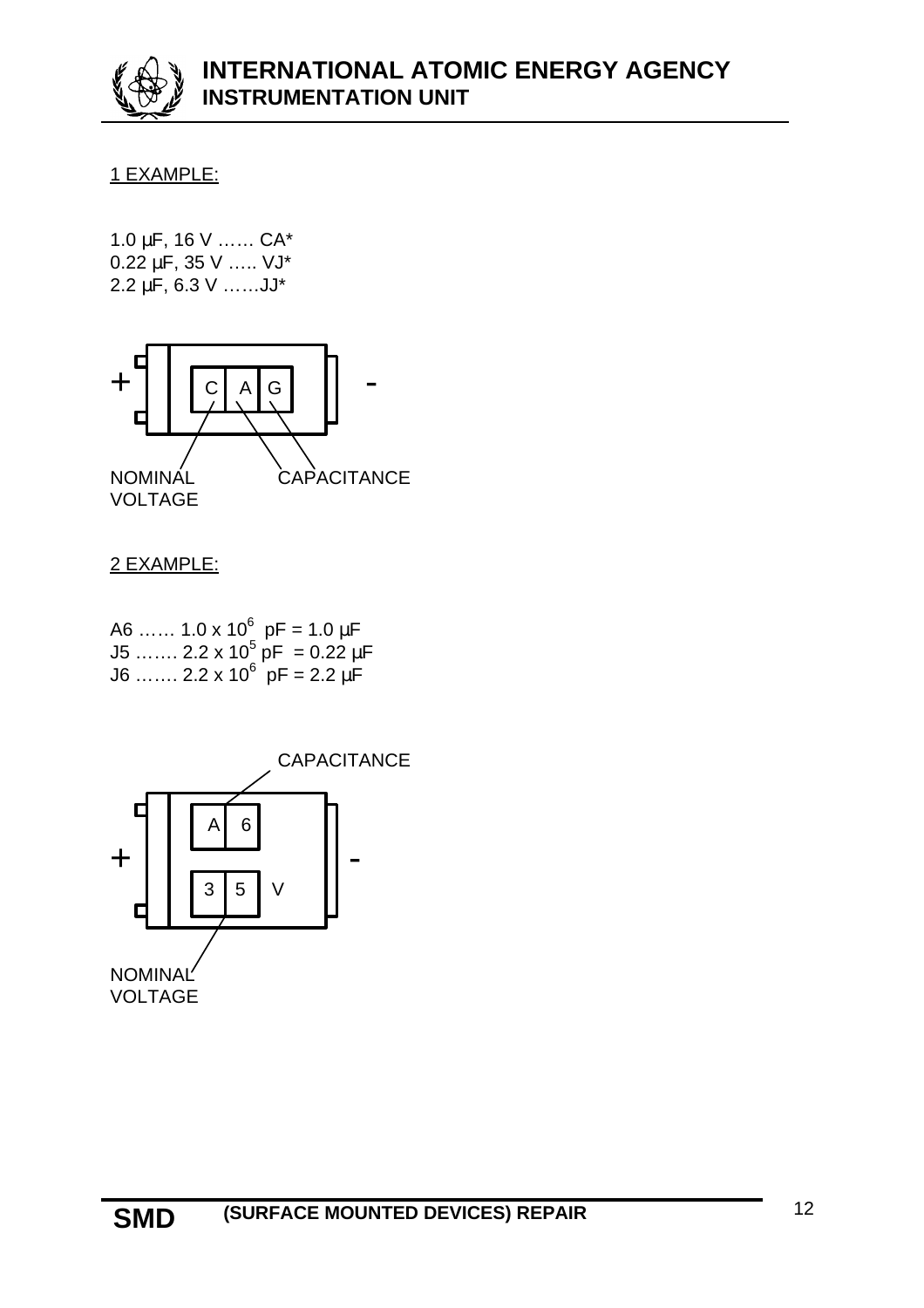

# 5.4. SMD DIODES AND TRANSISTORS

Almost all standard diodes and transistors are available as SMD components in SOT - 23, SOT - 89 and SOT - 143 cases. In general electrical parameters of SMD diodes and transistors are the same as comparable standard types in conventional cases. SOT - 23, and SOT - 143 cases are used for components with power dissipation 200 to 400 mW. SOT - 89 cases are used for power dissipation 500 mW to 1W. SMD LEDs are available in SOT - 23 cases. All SMD transistors are marked with codes.





**SOT - 89** 

**Figure 5.4.1.** SOT - xx cases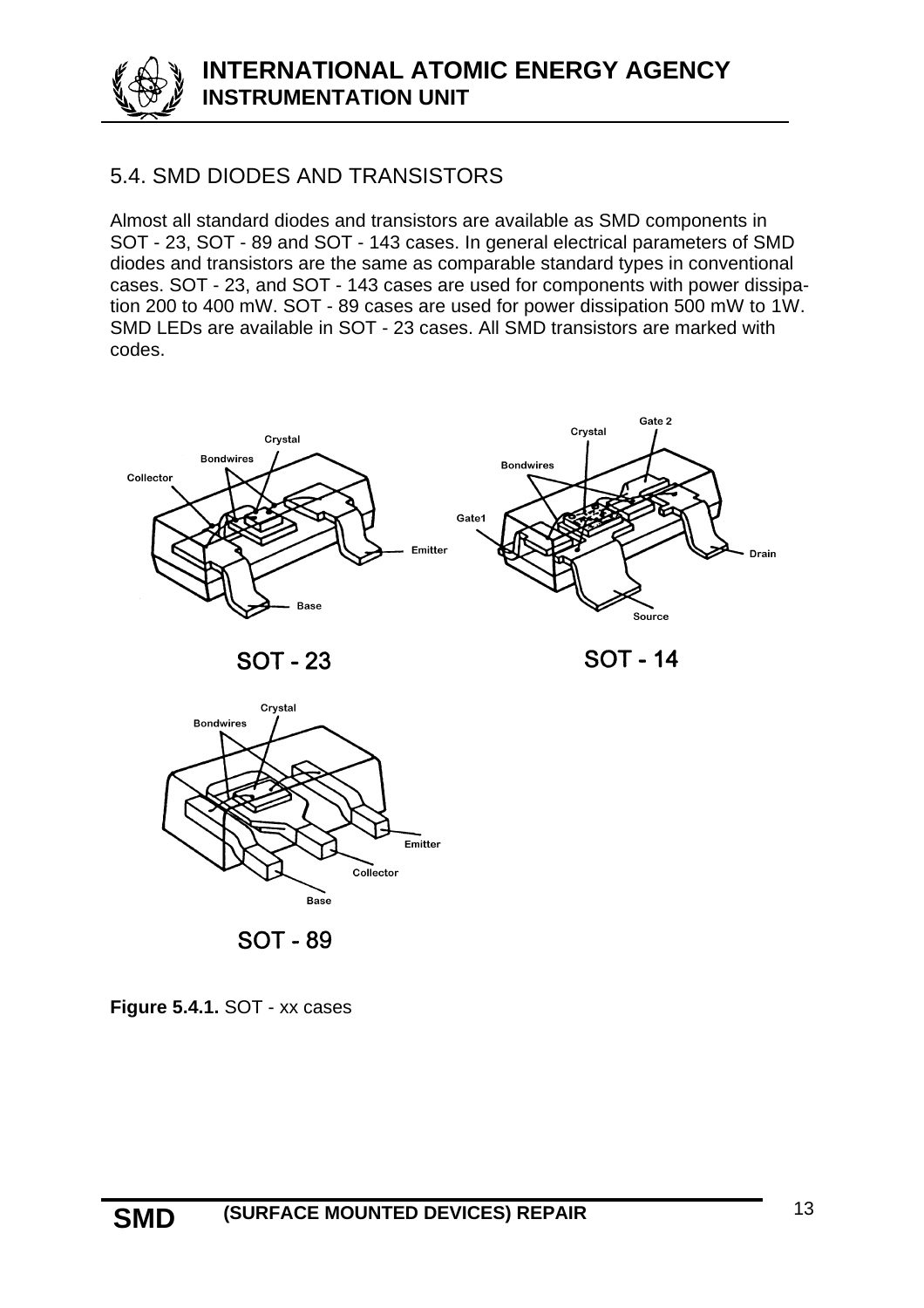

| <b>MARK</b> | <b>COMPONENT</b> | <b>CASE</b>    |
|-------------|------------------|----------------|
| 1J          | <b>BC848A</b>    | <b>SOT -23</b> |
| 4G          | <b>BC860C</b>    | <b>SOT -23</b> |
| $1F^*$      | <b>MMBT5550</b>  | <b>SOT -23</b> |
| $1F^*$      | <b>BC847B</b>    | <b>SOT -23</b> |
| AA*         | BCW60A           | <b>SOT -23</b> |
| $AA^*$      | <b>BCX51</b>     | <b>SOT -89</b> |

**Table 5.4.1** Examples of SMD transistors coding.

#### **\* Hint**

The same mark does not means the same component! If SMD transistors with the same marks have different case forms their technical specifications are different as well!

#### 5.5. SMD INTEGRATED CIRCUITS

The first SMD ICs were manufactured on begin 70' for hybrid technique. Nowadays (February 1999) are many of new ICs design manufactured in SMD only.

ICs in SMD cases are electrically fully compatible to types in DIL cases therefore both of them have the same marking. The different for SMD (SO-xx case )is only the last character of the mark; i.e. LM 324 N (DIL) = LM 324 D (SO).

SO cases are produced with two different pin forms:

- 1. pins bent outside of the case
- 2. pins bent under the case



**Fig. 5.5.1.** SO case forms.

Pin 1 is marked by a white line on a top of the case or a cut on a front of the case (see Fig. 6.5.2).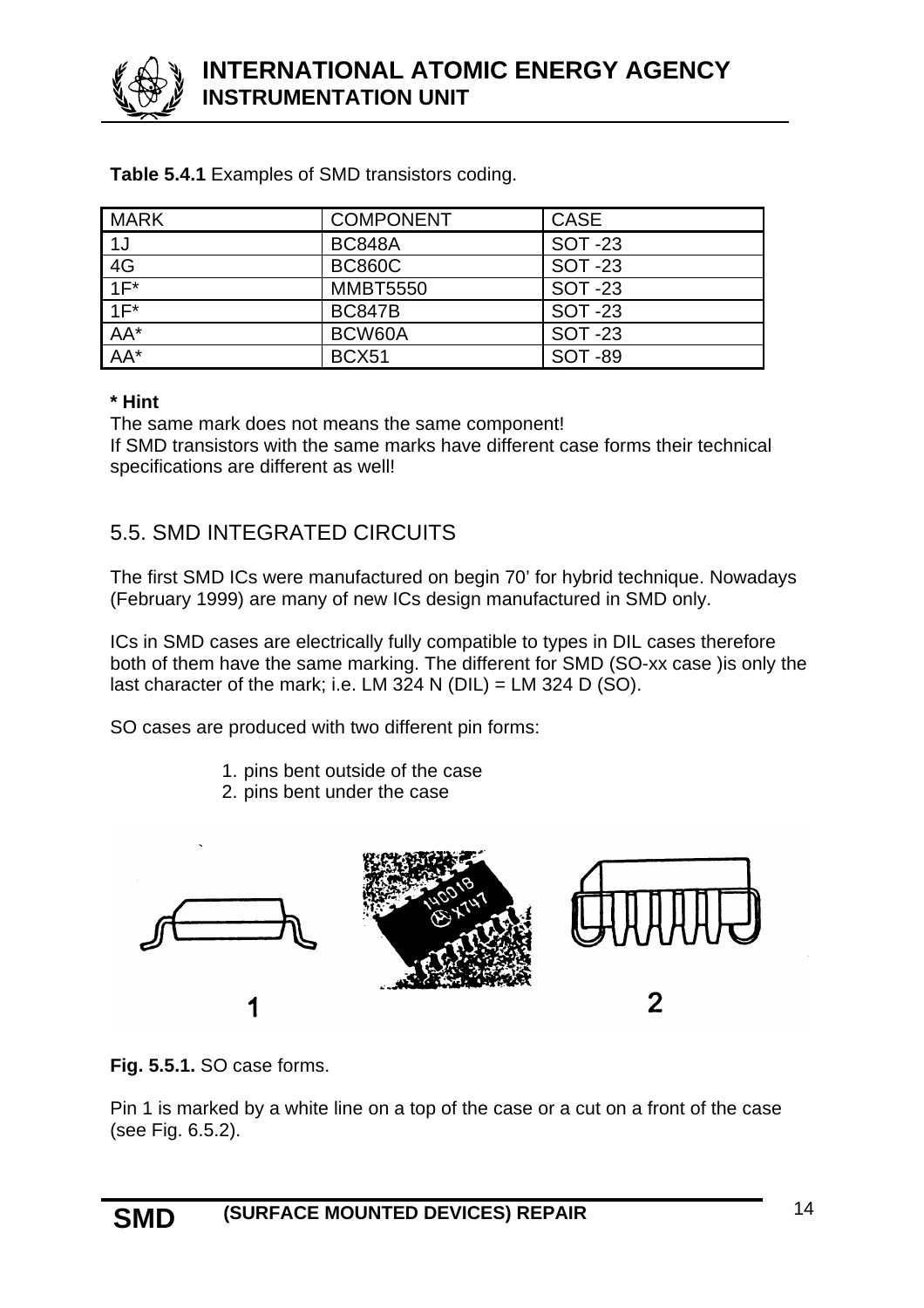**INTERNATIONAL ATOMIC ENERGY AGENCY INSTRUMENTATION UNIT**



**Fig. 5.5.2.** Pin 1 marking.

Different case types have different pin forms and pinout.

**SO (Small Outline)** is used for Ics with 8 to 28 pins. Pins raster is 1.27 mm. Case width is 4 mm for 8, 14 and 16 pins cases and 7.6 mm for 8, 16, 20, 24 and 28 pins cases.

**VSO (Very Small Outline)** is used for ICs with more than 28 pins. Pins raster is 0.76 mm or 0.75 mm (check data sheets of the particular IC).

**PLCC (Plastic Leaded Chip Carrier)** cases are used for ICs with more than 28 pins (i.e. 44 pins). Pins are placed on the all four sides on the case and bent under it. The form of pins gives relative high resistance of the PLCC case against mechanical influence. Negative is relative high case (4.57 mm standard) and localisation of the solder paths with pins raster 1.27 mm under the case. The soldering and following optical quality control of the connections are difficult.

Number of pins is given in description of the case, i.e. PLCC - 20 means that the IC has 20 pins.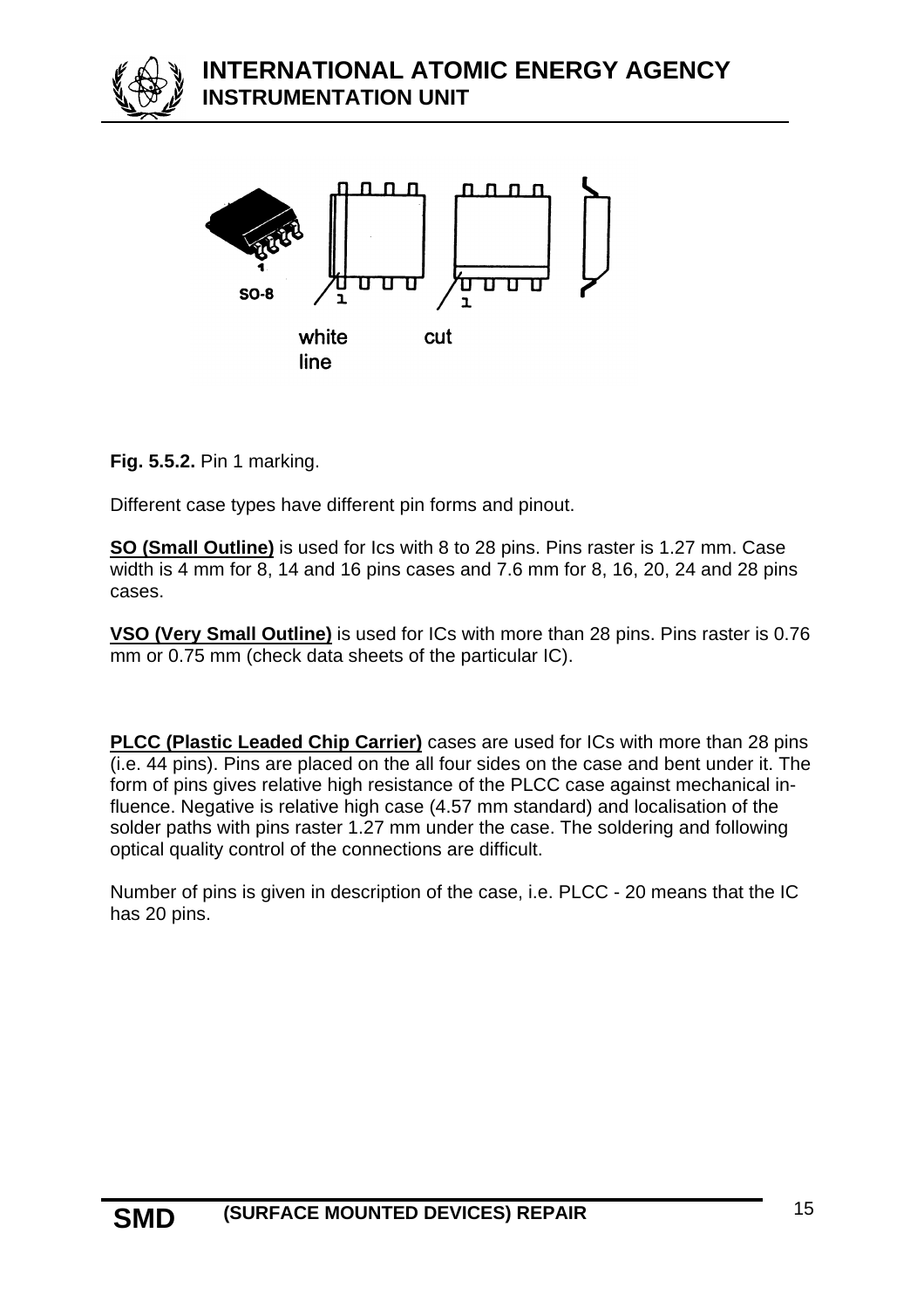



**Table 5.5.3.** PLCC - 44 case.

**QFP (Quad Flat Pack Case)**. In opposite to PLCC case the pins are bent outside of the case. Since it could have a very small raster (1 mm, 0.85 mm, 0.75 mm and 0.65 mm) it represents a very compact case with very high count of pins (over 100).



**Table 5.5.4.** QFP - 48 case